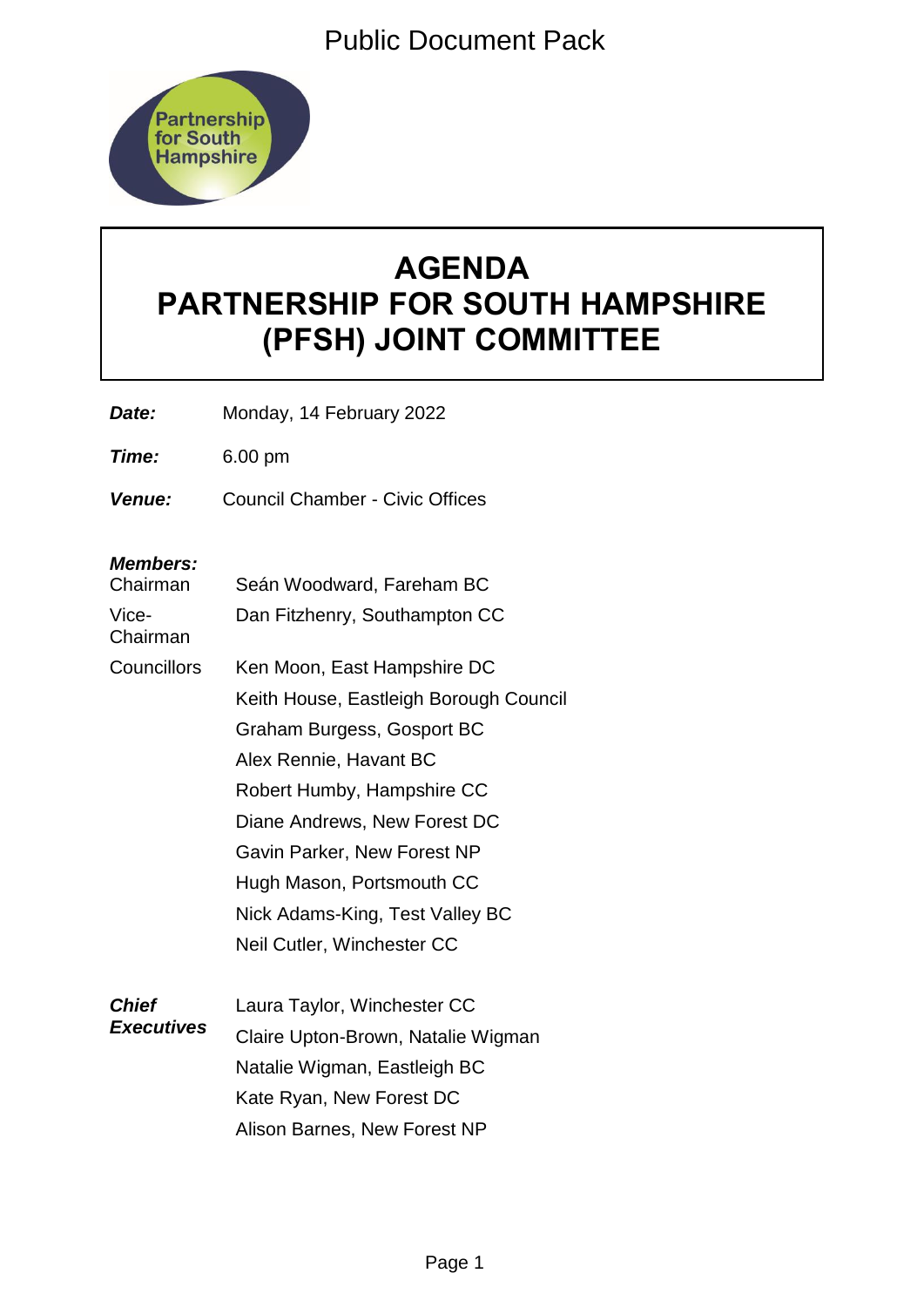Stuart Jarvis, Hampshire CC John Couglan, Hampshire CC Gill Kneller, Havant BC & East Hants DC David Williams, Portsmouth CC & Gosport BC Sandy Hopkins, Southampton CC Andy Ferrier, Test Valley BC Peter Grimwood, Fareham BC Nick Tustian, Eastleigh BC

*Co-opted Members:* Charlotte Lines, Environment Agency Brian Johnson, Solent LEP Vacant Position, Homes and Communities Agency Paddy May, Partnership for South Hampshire

> **For further information please contact: Democratic Services, Civic Offices, Fareham, PO16 7AZ Tel: 01329 236100** democraticservi<sub>j</sub>ces@fareham.gov.uk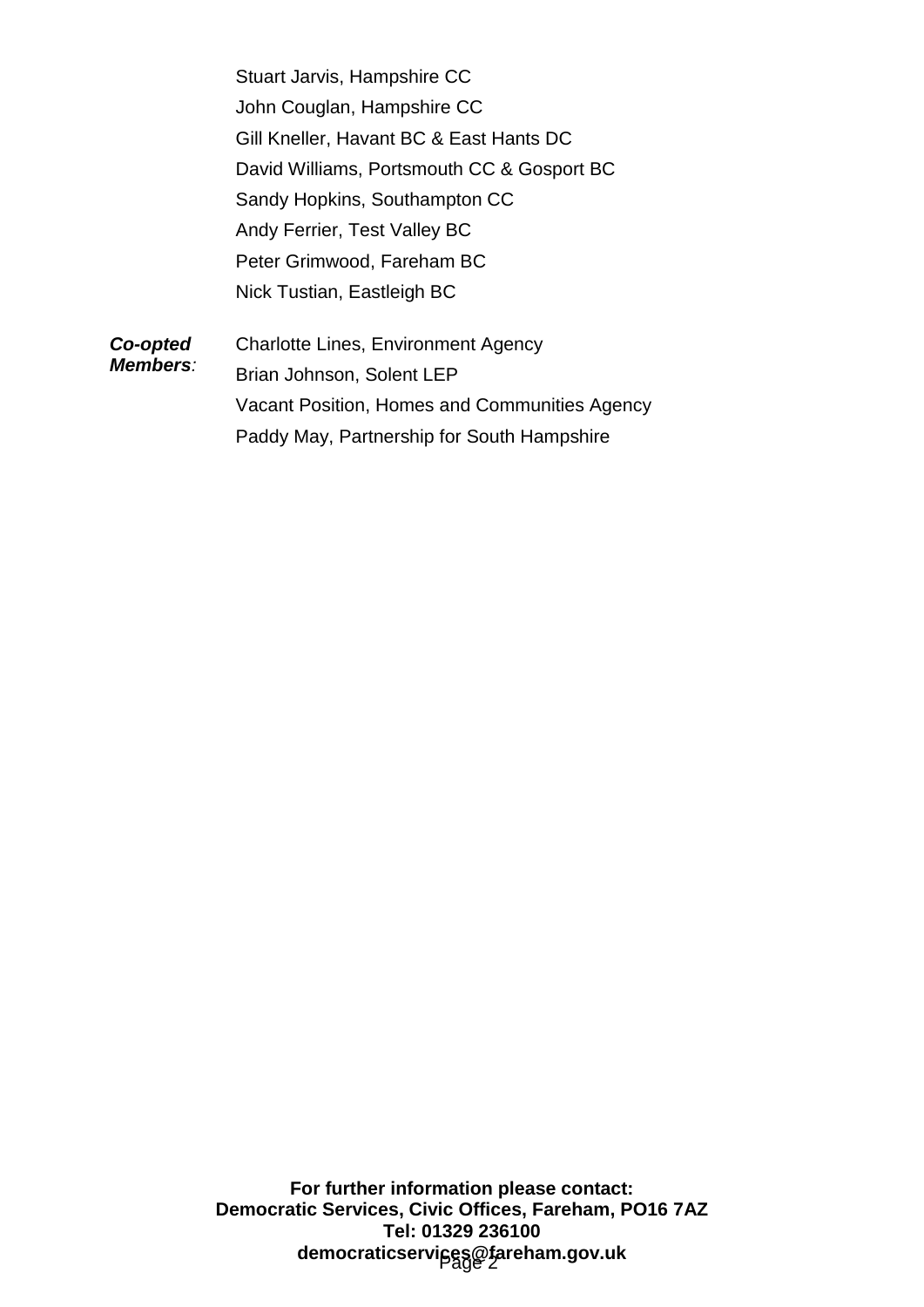### **1. APOLOGIES FOR ABSENCE AND CHANGES IN JOINT COMMITTEE MEMBERSHIP**

To note any apologies and changes in membership for this meeting of the Joint Committee.

#### **2. MINUTES** (Pages 5 - 12)

To receive the minutes of the meeting held on 25 October 2021.

#### **3. CHAIRMAN'S ANNOUNCEMENTS**

### **4. DECLARATIONS OF INTEREST**

To receive any declarations of interest from Members, in accordance with the Joint Agreement.

## **5. DEPUTATIONS**

To receive any deputations of which notice has been lodged.

### **6. REFERENCES FROM THE OVERVIEW AND SCRUTINY COMMITTEE**

To receive and references from the PfSH Overview and Scrutiny Committee.

### **7. PFSH CO-ORDINATORS REPORT** (Pages 13 - 18)

To receive a report on issues which are significant, but do not justify a full report in their own right to be brought to the attention of the Joint Committee for a decision.

### **8. PFSH BUDGET MONITORING 2021/22 AND PROPOSED BUDGET 2022/23** (Pages 19 - 24)

To receive the PfSH Budget Report for the financial year 2022/23.

# **9. GREENPRINT FOR SOUTH HAMPSHIRE: UPDATE** (Pages 25 - 36)

To receive a report outlining the outcomes of stakeholder workshops and progress towards the development of a recommended action plan.

# **10. SOLENT WADERS AND BRENT GOOSE STRATEGY** (Pages 37 - 58)

To receive a report requesting support for the Solent Waders and Brent Goose Strategy, mitigation guidance and funding.

# **11. UPDATE ON NUTRIENT NEUTRALITY IN THE SOLENT** (Pages 59 - 76)

To receive a report providing an update on the work of the Strategic Environmental Planning Officer, including the supply and demand of nutrient mitigation credits.

## **12. THE FUTURE OPERATION OF THE CULTURE, CREATIVE INDUSTRIES AND BUILT ENVIRONMENT PANEL** (Pages 77 - 82)